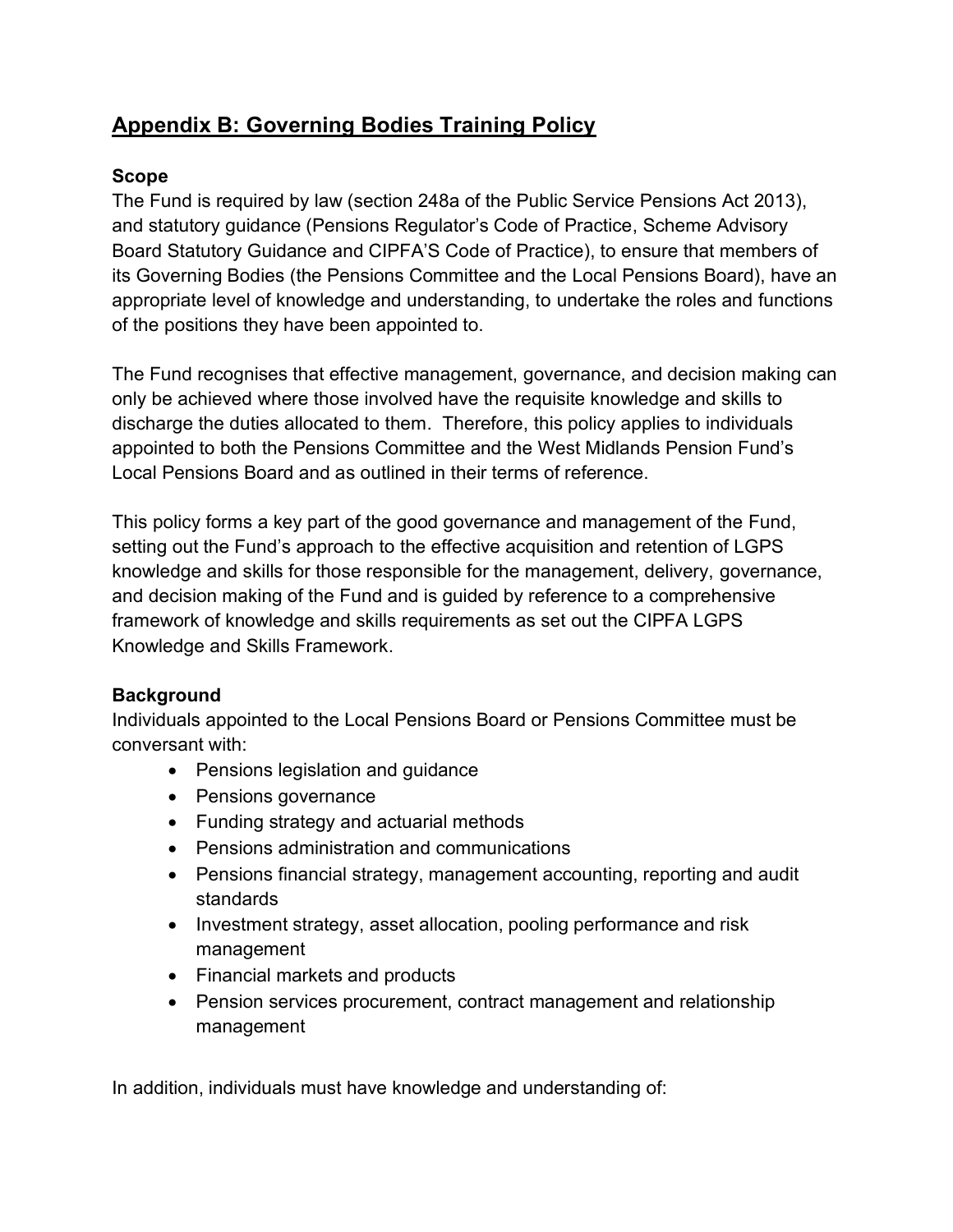- the law relating to pensions, and
- any other matters which are prescribed in regulations and statutory guidance.

The degree of knowledge and understanding required is that appropriate for the purposes of enabling the individual to properly exercise the functions of the role that they have been appointed to. Individuals are required to invest sufficient time in their learning and development in order to meet required standards relating to knowledge and understanding. These standards are applicable from appointment and apply to both individuals and the Pensions Committee and the Local Pensions Board as a whole. However, the Fund acknowledges that individuals are not expected to become technical experts, and levels of knowledge will vary depending on experience. Governing Body members should have the ability to interpret and challenge the information provided by Fund Officers and contribute effectively to discussions and decisions made. The level of understanding required is dependent on the subject and is based on the collective knowledge of the group and not the individual.

The aim of this policy is to:

- Outline the duties and responsibilities of persons appointed to the Pensions Committee or Local Pensions Board in relation to knowledge and understanding
- Outline how the Fund complies with meeting statutory expectations on knowledge and understanding through a tailored and structured programme of knowledge development
- Assist individuals in meeting these requirements through an effectively managed programme of development.

In conjunction with this policy, the Fund has established an annual training plan built on both CIPFA's Knowledge and Skills Framework and the items considered as key, as outlined by the Pensions Regulator's Code of Practice.

### **Implementation**

Upon appointment, members of the Pensions Committee and Local Pensions Board will be provided with a Governing Body handbook, outlining the statutory elements of their role and highlighting information they are required to be conversant with. They will be invited to attend an in-house induction training session facilitated by Fund Officers which will provide an overview of their role and responsibilities (including those related to training) together with details of key policies and current issues.

An annual training plan will be produced by Fund Officers, linked to both CIPFA's Knowledge and Skills Framework and the items outlined in the Pensions Regulator's Code of Practice, to ensure that training is delivered effectively and focusses on key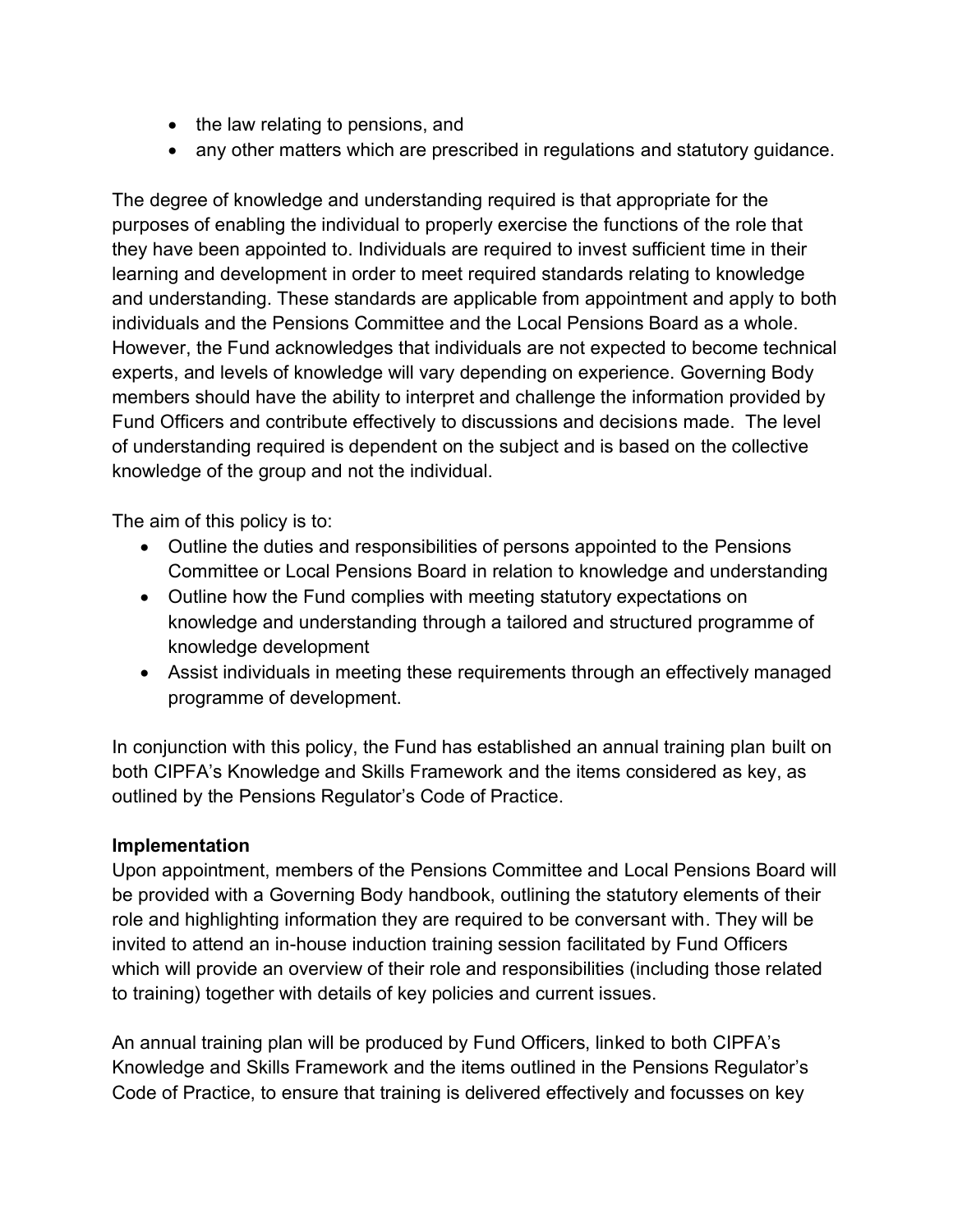knowledge areas. Regular opportunities will be provided for members to feedback on the training programme and highlight individual training needs to identify gaps in knowledge, areas for further development and to take into account any changes to regulation, together with individual's own self-assessment of their knowledge and understanding of the issues they are being asked to consider at their regular meetings.

Members of the Pensions Committee and Local Pensions Board are requested to commit to undertaking minimum training requirements annually, in order to fulfil knowledge and understanding requirements.

Training will include a mixture of face to face, independent learning, briefing notes with regular opportunities to engage and to network with colleagues and counterparts from other LGPS Funds, as well as through independent reading. Further support will be available through the facilitation of regular training sessions, and the production of briefing notes providing updates, key issues and Fund developments.

Where training is being delivered on specialist topics the Fund may invite external stakeholders and experts to deliver sessions where appropriate.

#### **Reporting**

The Fund will maintain appropriate records of all learning and development activities undertaken by individual members and the Pensions Committee and the Local Pensions Build as a whole. In accordance with statutory guidance and best practice this information (individual training hours), alongside information regarding how this policy has been put into practise throughout the year will be reported in both the Fund's Governance and Compliance statement, and Annual Report and Accounts with regular updates reported to the Chair of Pensions Committee and the Chair of the Local Pensions Board.

### **Roles and Responsibilities**

The Fund will ensure that it has adequate resource in place to effectively implement and monitor this policy to support Governing Body members acquire and retain the necessary LGPS knowledge and skills. Responsibly or the implementation of this policy and the requirements of the CIPFA Code of Practice has been delegated to the Head of Governance and Corporate Services.

To support members of the Pensions Committee and Local Pensions Board undertake their role, the Fund has an established Governance team who have responsibility for day-to-day engagement with members, offering support and information to help them achieve their training requirements. However, it is the responsibility of individual